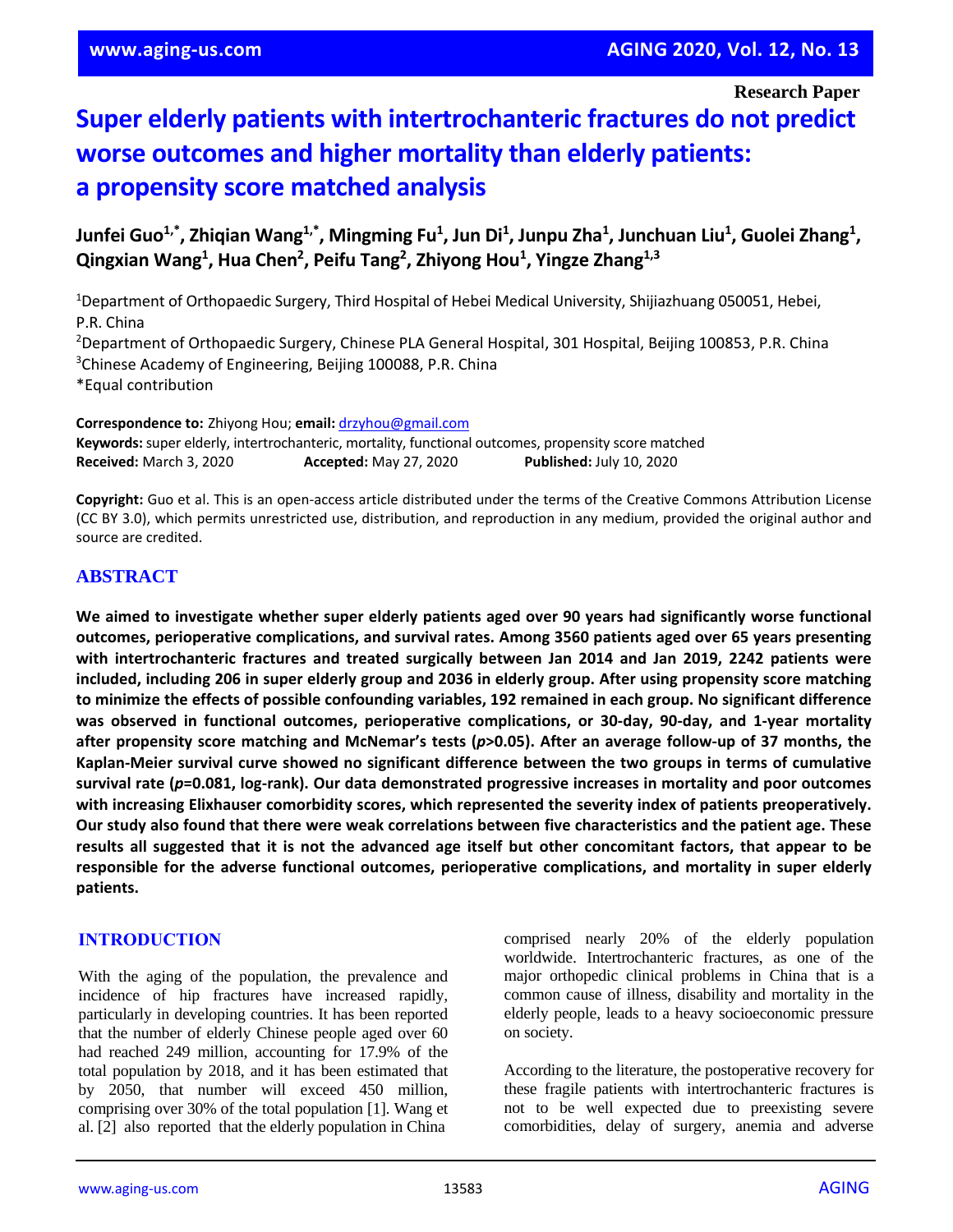reactions following anesthesia and blood transfusion, which are associated with a high risk of perioperative complications and mortality and thus can be a catastrophic event precipitating a steep decline in health and independence [3–10]. To the best of our knowledge, the possible role of age is still under discussion. Several previous publications [11–15] have shown that functional impairment increases with age, while others [16–20] have suggested that age is not associated with adverse outcomes. However, relevant research on whether super elderly patients aged over 90 years have significantly worse functional outcomes and survival rates than others is still limited.

The objective of this study was to evaluate the population of super elderly patients aged over 90 years with intertrochanteric fractures and treated with intramedullary fixation on the functional outcomes, perioperative complications, and mortality.

## **RESULTS**

From Jan 2014 to Jan 2019, a total of 3560 consecutive patients presenting with intertrochanteric fracture were

screened and assessed for eligibility to participate in this study. A total of 1318 patients were eliminated by the exclusion criteria. Among these, 596 patients were under the age of 65 years (213 with age 60 to 64, 108 with age 55 to 59, 107 with age 50 to 54, 168 with age  $\lt$ 50); 468 patients (46 with age  $\geq$  90, 422 with age 65-89) received conservative treatment; 182 patients (22 with age  $\geq$  90, 160 with age 65-89) had an admission delay of more than 48 hours; 27 patients had multiple fractures or injuries, pathological or open hip fractures; and 45 patients were lost to follow-up. Finally, 2242 patients, including 2036 in group A with age  $< 90$  years and 206 in group B with age  $\geq$  90 years, presenting with intertrochanteric fracture met our inclusion and exclusion criteria (Figure 1).

The baseline characteristics of patients in the two groups are summarized in Table 1. More than half of the fractures were stable and the majority of the patients were female in both groups. Characteristics including the American Society of Anesthesiologists (ASA) grade, body mass index (BMI), Hb level at admission, type of anesthesia, volume of intraoperative blood loss, transfusion requirement, and Elixhauser comorbidity



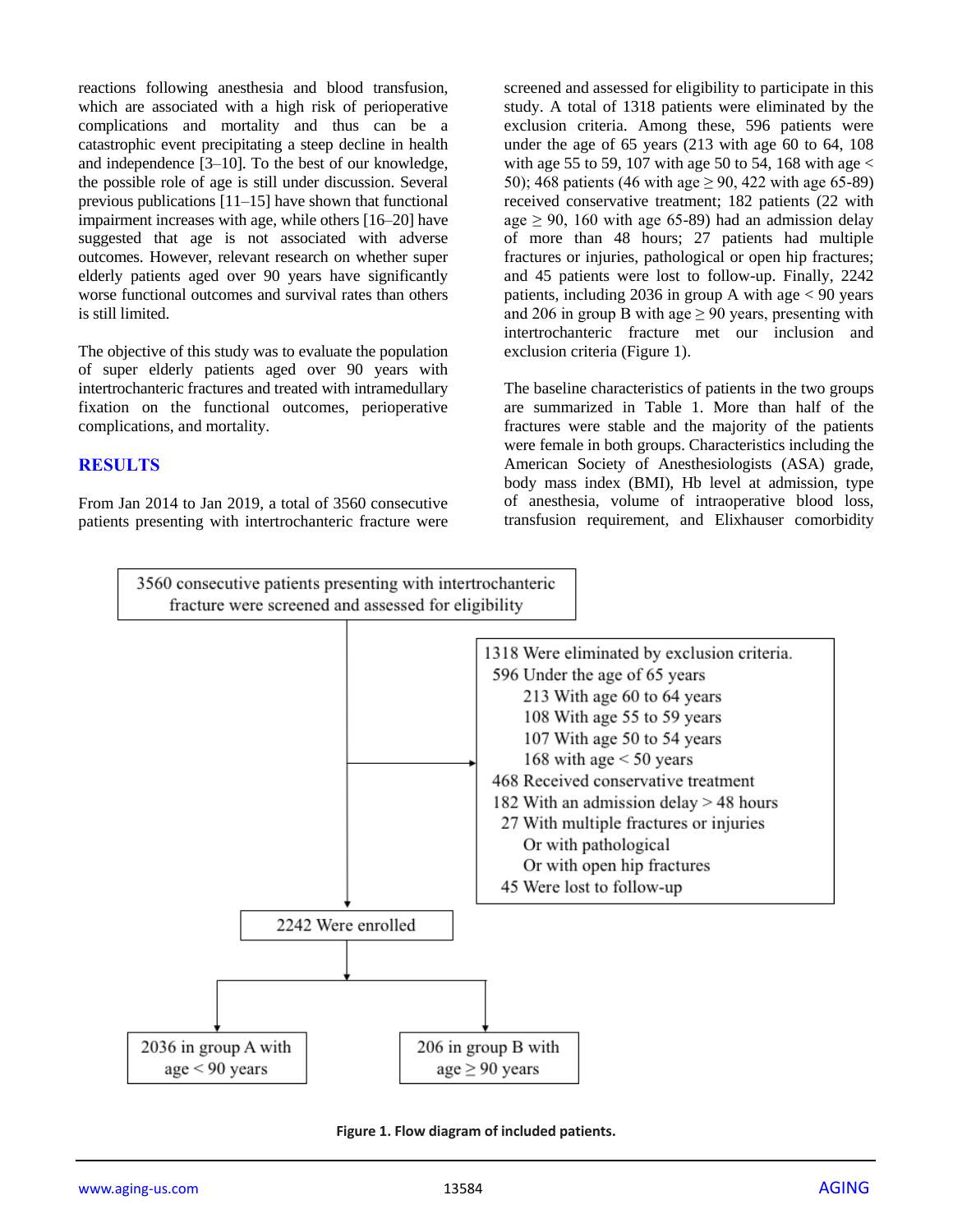## **Table 1. Patient characteristics at baseline.§**

|                                                        |                                    | Pre-matching                     |                | Post-matching   |                                       |                |  |
|--------------------------------------------------------|------------------------------------|----------------------------------|----------------|-----------------|---------------------------------------|----------------|--|
| <b>Variables</b>                                       | <b>Group A</b><br>$(< 90, n=2036)$ | Group B<br>$( \geq 90, n = 206)$ | <i>p</i> value |                 | <b>Group B</b><br>$( \geq 90, n=192)$ | <i>p</i> value |  |
| Gender (female)                                        | 1364 (67.0%)                       | 150 (72.8%)                      | 0.089          | 138 (71.9%)     | 140 (72.9%)                           | 0.819          |  |
| Fracture type (stable)                                 | 1112 (54.6%)                       | $105(51.0\%)$                    | 0.317          | $96(50.0\%)$    | 98 (51.0%)                            | 0.838          |  |
| Fracture side (left)                                   | 1083 (53.2%)                       | 98 (47.6%)                       | 0.124          | 87 (45.3%)      | 95 (49.5%)                            | 0.414          |  |
| ASA grade $(1/2/3/4/5)$                                | 400/600/724/269/43                 | 31/53/80/31/11                   | 0.017          | 37/48/74/25/8   | 31/52/75/25/9                         | 0.944          |  |
| BMI (normal/overweight/obesity)                        | 1304/569/163                       | 151/49/6                         | 0.006          | 145/41/6        | 141/45/6                              | 0.886          |  |
| Anesthesia (general)                                   | 782 (38.4%)                        | $61(29.6\%)$                     | 0.013          | 68 (35.4%)      | 58 (30.2%)                            | 0.277          |  |
| Red blood cell transfusion                             | $1519(74.6\%)$                     | 184 (89.3%)                      | < 0.001        | 171 (89.1%)     | 170 (88.5%)                           | 0.871          |  |
| Hb level at admission<br>$(>12/10-12/8-10/3)$          | 616/862/460/98                     | 28/73/85/20                      | < 0.001        | 30/68/74/20     | 28/71/80/13                           | 0.604          |  |
| Elixhauser comorbidity scores<br>$(<0/0/1-5/6-13/214)$ | 38/1040/319/560/79                 | 7/75/53/51/20                    | < 0.001        | 5/84/33/58/12   | 7/74/52/45/14                         | 0.135          |  |
| Surgery delay                                          | $6.0 \pm 3.2$                      | $6.0 \pm 3.1$                    | 0.847          | $6.0 \pm 3.0$   | $6.0 \pm 3.1$                         | 0.921          |  |
| Duration of operation                                  | $99.4 \pm 35.5$                    | $95.9 \pm 31.5$                  | 0.123          | $90.6 \pm 29.7$ | $95.3 \pm 31.9$                       | 0.128          |  |
| Intraoperative blood loss                              | 200 (100, 300)                     | 200 (100, 262.5)                 | 0.001          | 200 (100, 300)  | 200 (100, 300)                        | 0.955          |  |

§Values are presented as the number (%). Surgery delay and duration of operation are presented as the mean ± standard deviation. Intra-operative blood loss is presented as the median (interquartile range). **Bold** means that values are statistically significant.

scores [21, 22] were significantly different between the two groups. After propensity score weighting, there were 192 matched patients in each group, and the baseline characteristics were balanced between the two cohorts in terms of all covariates (Table 1).

Pre-matching and post-matching results, including perioperative complications, functional outcomes, and 30 day, 90-day, and 1-year mortality, are shown in Table 2. The statistical distribution showed that perioperative complications, including severe complications, cardiac complications, pulmonary complications, endocrine/ metabolic complications and outcomes, were not significantly different between the two groups after propensity score matching (PSM), although the differences were significant before PSM (*p*< 0.001, *p*< 0.001, *p*< 0.001, *p* = 0.026 and *p*< 0.001, respectively). No significant difference was observed in other complications, such as neurological complications and hematological complications, before and after PSM. The crude mortality rate was 0.89% at 30 days, with no significant difference between the two groups before and after PSM. The mortality rates at 90 days and 1 year were higher in patients aged  $\geq 90$  years than in patients aged  $<$  90 years group ( $p$ =0.015 and  $p$ <0.001). However, there was no significant difference between the two groups after PSM.

For relationships between the Elixhauser comorbidity score and survival state/functional outcomes, the data shown in Table 3 demonstrated progressive increases in mortality and poor functional outcomes with increasing Elixhauser comorbidity score, which represented the severity index of patients preoperatively  $(p<0.05)$ . By using the Spearman method, Table 4 showed the weak correlation between patient age and the factors of ASA grade, Elixhauser comorbidity score, Hb level at admission, intraoperative blood loss, and transfusion requirement.

The average follow-up was 37 months. The overall mortality rate of all patients was 20.38% at the end of this study, and deaths occurred predominantly during the first 4 years. The cumulative survival rates of the two groups of patients were gradually decreased within the first three years after injury and stabilized thereafter. Patients older than 90 years had a risk of death at 1 year that was 0.98 times as high, a risk of death at 2 years that was 1.6 times as high, a risk of death at 3 years that was 1.5 times as high and a risk of death at 4 years that was 1.3 times as high as the risk of the patients less than 90 years. However, the Kaplan-Meier survival curve showed no significant difference between the two groups of patients in cumulative survival rate. (Figure 2, *p*=0.081, log-rank).

## **DISCUSSION**

In the current study involving 2242 patients, we observed that in general, there was a higher ASA grade,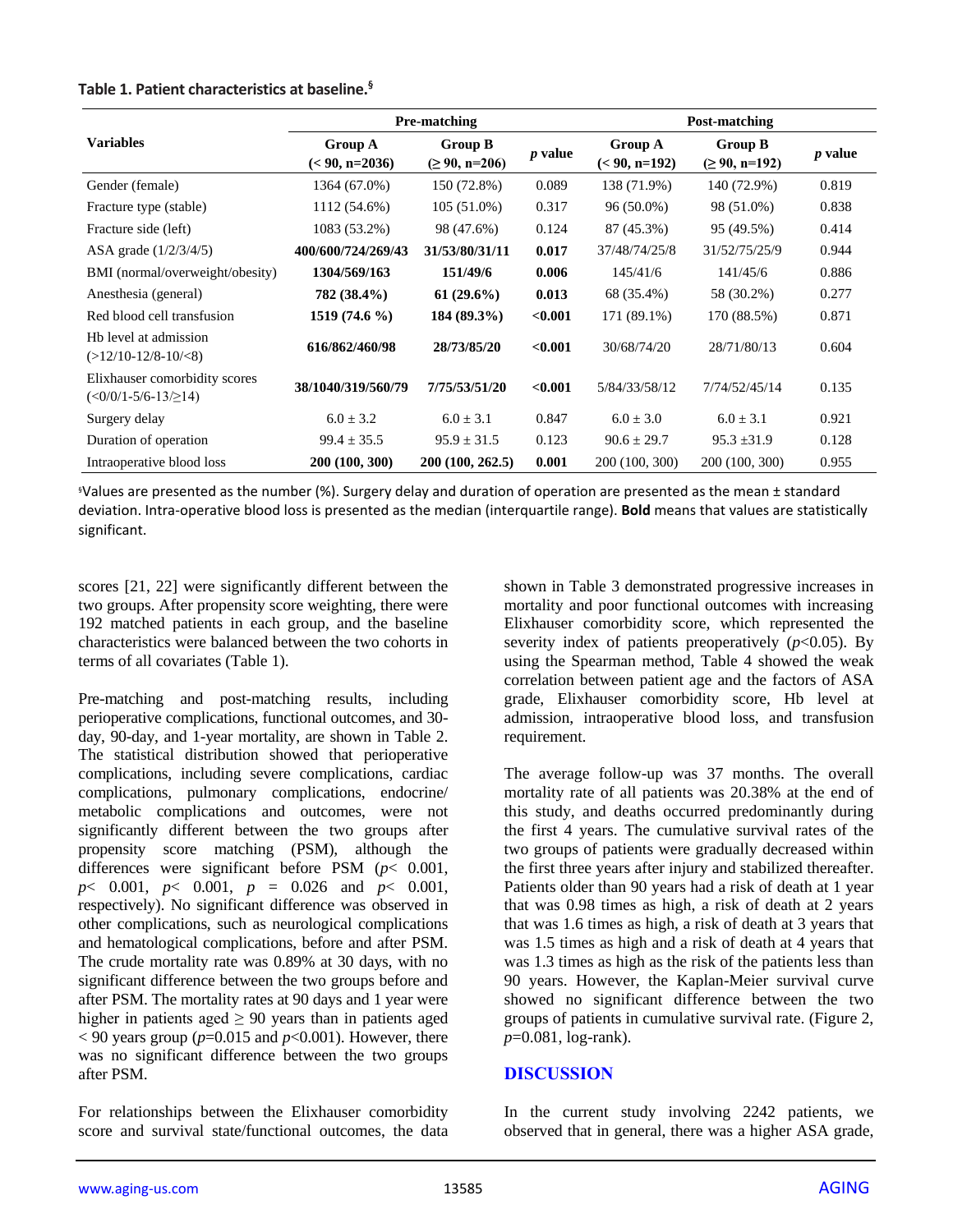|                                      |                                    | <b>Pre-matching</b>                     | <b>Post-matching</b> |                                   |                                       |           |           |                |
|--------------------------------------|------------------------------------|-----------------------------------------|----------------------|-----------------------------------|---------------------------------------|-----------|-----------|----------------|
| <b>Variables</b>                     | <b>Group A</b><br>$(< 90, n=2036)$ | <b>Group B</b><br>$( \geq 90, n = 206)$ | <i>p</i> value       | <b>Group A</b><br>$(< 90, n=192)$ | <b>Group B</b><br>$( \geq 90, n=192)$ | $p$ value | <b>OR</b> | 95% CI         |
| Severe<br>complications              | 431 (16.6%)                        | 54 (35.0%)                              | < 0.001              | 40 (20.8%)                        | 47 (24.5%)                            | 0.393     | 1.232     | 0.763 to 1.989 |
| Cardiac<br>complications             | 431 (21.2%)                        | $72(35.0\%)$                            | $0.001$              | 58 (30.2%)                        | 65 (33.9%)                            | 0.444     | 1.182     | 0.770 to 1.816 |
| Pulmonary<br>complications           | 181 (8.9%)                         | 47 $(22.8\%)$                           | $0.001$              | $27(14.1\%)$                      | 37 (19.3%)                            | 0.171     | 1.459     | 0.848 to 2.509 |
| Neurological<br>complications        | 114 (5.6%)                         | 18 (8.7%)                               | 0.068                | 14 (7.3%)                         | 17 (8.9%)                             | 0.574     | 1.235     | 0.591 to 2.582 |
| Hematological<br>complications       | 874 (42.9%)                        | 94 (45.6%)                              | 0.455                | 86 (44.8%)                        | 83 (43.2%)                            | 0.758     | 0.939     | 0.627 to 1.404 |
| Endocrine/metabolic<br>complications | 1399 (68.7%)                       | $157(76.2\%)$                           | 0.026                | 143 (74.5%)                       | 143 (74.5%)                           | 1.000     | 1.000     | 0.632 to 1.582 |
| 30-day mortality                     | $17(0.8\%)$                        | $3(1.5\%)$                              | 0.607                | $3(1.6\%)$                        | $2(1.0\%)$                            | 0.653     | 0.663     | 0.110 to 4.014 |
| 90-day mortality                     | $28(1.4\%)$                        | $8(3.9\%)$                              | 0.015                | $4(2.1\%)$                        | $7(3.6\%)$                            | 0.359     | 1.778     | 0.512 to 6.177 |
| 1-year mortality                     | $125(6.1\%)$                       | 28 (13.6%)                              | < 0.001              | 15 (7.8%)                         | 23 (12.0%)                            | 0.172     | 1.606     | 0.811 to 3.182 |
| Functional                           |                                    |                                         |                      |                                   |                                       |           |           |                |
| Outcomes                             |                                    |                                         |                      |                                   |                                       |           |           |                |
| independent walking                  | 842 (41.4%)                        | $56(27.2\%)$                            | < 0.001              | 71 (37.0%)                        | 55 (27.1%)                            | 0.082     | 0.684     | 0.446 to 1.050 |
| use of walking aids                  | 629 (30.9%)                        | 66 (32.0%)                              | 0.735                | 57 (29.7%)                        | 59 (32.3%)                            | 0.824     | 1.051     | 0.680 to 1.624 |
| wheelchair                           | $116(5.7\%)$                       | $16(7.8\%)$                             | 0.229                | 13 (6.8%)                         | 15 (7.8%)                             | 0.695     | 1.167     | 0.540 to 2.523 |
| bedridden                            | 54 (2.7%)                          | $6(2.9\%)$                              | 0.825                | $4(2.1\%)$                        | $6(3.1\%)$                            | 0.522     | 1.516     | 0.421 to 5.460 |
| death                                | 395 (19.4%)                        | $62(30.1\%)$                            | $0.001$              | 47 (24.5%)                        | 57 (29.7%)                            | 0.251     | 1.303     | 0.829 to 2.046 |

**Table 2. Patient complications and outcomes.§**

§Values are presented as the number (%). **Bold** means that values are statistically significant.

|  |  | Table 3. The association of Elixhauser comorbidity scores with functional outcomes and mortality. <sup>§</sup> |
|--|--|----------------------------------------------------------------------------------------------------------------|
|--|--|----------------------------------------------------------------------------------------------------------------|

|                       | <b>Elixhauser comorbidity scores</b> |               |               |                |              |                |  |  |  |
|-----------------------|--------------------------------------|---------------|---------------|----------------|--------------|----------------|--|--|--|
| <b>Variables</b>      | $< 0$ (n=45)                         | $0(n=1115)$   | $1-5$ (n=372) | $6-13$ (n=611) | $≥14$ (n=99) | <i>p</i> value |  |  |  |
| survival state (dead) |                                      |               |               |                |              |                |  |  |  |
| 30 days               | $0(0.0\%)$                           | $3(0.3\%)$    | $3(0.8\%)$    | $11(1.8\%)$    | $3(3.0\%)$   | 0.003          |  |  |  |
| 90 days               | $0(0.0\%)$                           | $11(1.0\%)$   | $7(1.9\%)$    | $13(2.1\%)$    | $5(5.1\%)$   | 0.028          |  |  |  |
| 1 year                | $1(2.2\%)$                           | $57(5.1\%)$   | $36(9.7\%)$   | 47(7.7%)       | $11(11.1\%)$ | 0.005          |  |  |  |
| functional outcomes   |                                      |               |               |                |              | 0.017          |  |  |  |
| independent walking   | $25(55.6\%)$                         | 476 (42.7%)   | 129(34.7%)    | $235(38.5\%)$  | $33(33.3\%)$ |                |  |  |  |
| use of walking aids   | $8(17.8\%)$                          | $333(29.9\%)$ | $111(29.8\%)$ | $210(34.4\%)$  | $33(33.3\%)$ |                |  |  |  |
| wheelchair            | $1(2.2\%)$                           | $64(5.7\%)$   | $28(7.5\%)$   | $30(4.9\%)$    | $9(9.1\%)$   |                |  |  |  |
| bedridden             | $3(6.7\%)$                           | $23(2.1\%)$   | $11(3.0\%)$   | $19(3.1\%)$    | $4(4.0\%)$   |                |  |  |  |
| death                 | $8(17.8\%)$                          | $219(19.6\%)$ | $93(25.0\%)$  | $117(19.1\%)$  | $20(20.2\%)$ |                |  |  |  |

§Values are presented as the number (%). **Bold** means that values are statistically significant.

Elixhauser comorbidity scores, and transfusion rates and a lower Hb level at admission, BMI, volume of intraoperative blood loss and percentage of general anesthesia in super elderly patients (with age  $\geq 90$  years) than in younger patients (with age < 90 years). However, after PSM and McNemar's tests, we confirmed that super elderly patients do not predict a worse clinical outcomes in terms of functional outcomes, perioperative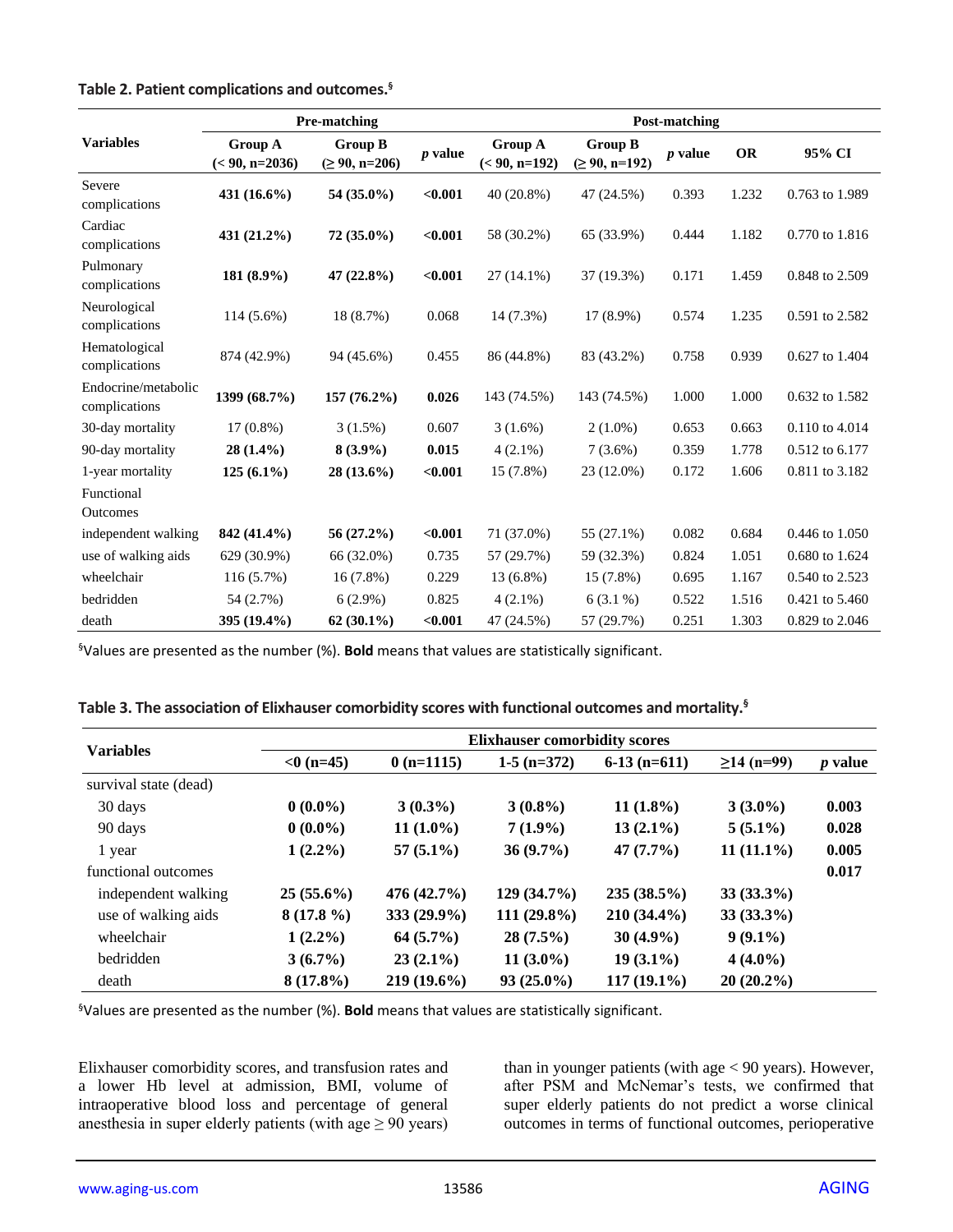|                              |                |                |                | Age group      |                |             |                |
|------------------------------|----------------|----------------|----------------|----------------|----------------|-------------|----------------|
| <b>Variables</b>             | $65 - 69$      | $70 - 79$      | $80 - 89$      | $90 - 99$      | $\geq 100$     | Spearman's  |                |
|                              | $(n=236)$      | $(n=874)$      | $(n=926)$      | $(n=198)$      | $(n=8)$        | r Statistic | <i>p</i> value |
| ASA grade                    |                |                |                |                |                | 0.052       | 0.015          |
| 1                            | 47 (10.9%)     | 182 (42.2%)    | 171 (39.7%)    | $29(6.7\%)$    | $2(0.5\%)$     |             |                |
| $\overline{2}$               | 73 (11.2%)     | 255 (39.1%)    | 272 (41.7%)    | 51 (7.8%)      | $2(0.3\%)$     |             |                |
| 3                            | 74 (9.2%)      | 318 (39.6%)    | 332 (41.3%)    | 78 (9.7%)      | $2(0.2\%)$     |             |                |
| 4                            | 38 (12.7%)     | $103(34.3\%)$  | 128(42.7%)     | $29(9.7\%)$    | $2(0.7\%)$     |             |                |
| 5                            | $4(7.4\%)$     | $16(29.6\%)$   | $23(42.6\%)$   | $11(20.4\%)$   | $0(0.0\%)$     |             |                |
| Elixhauser comorbidity score |                |                |                |                |                | 0.071       | 0.001          |
| $<\!\!0$                     | $9(20.0\%)$    | $10(22.2\%)$   | $19(42.2\%)$   | $6(13.3\%)$    | $1(2.2\%)$     |             |                |
| $\boldsymbol{0}$             | $127(11.4\%)$  | 471 (42.2%)    | 442 (39.6%)    | $72(6.5\%)$    | $3(0.3\%)$     |             |                |
| $1-5$                        | $20(5.4\%)$    | $133(35.8\%)$  | $166(44.6\%)$  | 52 (14.0%)     | $1(0.3\%)$     |             |                |
| $6 - 13$                     | 74 (12.1%)     | 236 (38.6%)    | 250 (40.9%)    | 48 (7.9%)      | $3(0.5\%)$     |             |                |
| $\geq$ 14                    | $6(6.1\%)$     | $24(24.2\%)$   | 49 (49.5%)     | $20(20.2\%)$   | $0(0.0\%)$     |             |                |
| Hb level at admission        |                |                |                |                |                | 0.237       | $0.001$        |
| $>12$                        | $103(16.0\%)$  | 302 (46.9%)    | 211 (32.8%)    | $27(4.2\%)$    | $1(0.2\%)$     |             |                |
| $10-12$                      | $92(9.8\%)$    | 384 (41.1%)    | 386 (41.3%)    | 68 (7.3%)      | $5(0.5\%)$     |             |                |
| $8 - 10$                     | $34(6.2\%)$    | $156(28.6\%)$  | 270 (49.5%)    | $83(15.2\%)$   | $2(0.4\%)$     |             |                |
| $<$ 8                        | $7(5.9\%)$     | $32(27.1\%)$   | 59 $(50.0\%)$  | $20(16.9\%)$   | $0(0.0\%)$     |             |                |
| Intraoperative blood loss    | 200 (100, 300) | 200 (100, 300) | 200 (100, 300) | 200 (100, 300) | 150(57.5, 200) | $-0.088$    | < 0.001        |
| Red blood cell transfusion   |                |                |                |                |                | 0.203       | < 0.001        |
| N <sub>o</sub>               | 105(44.5%)     | $245(28.0\%)$  | $167(18.0\%)$  | $21(10.6\%)$   | $1(12.5\%)$    |             |                |
| Yes                          | $131(55.5\%)$  | 629 (72.0%)    | 759 (82.0%)    | 177 (89.4%)    | 7(87.5%)       |             |                |
| Anesthesia                   |                |                |                |                |                | 0.019       | 0.370          |
| General                      | 95 (11.3%)     | 322 (38.2%)    | 365 (43.3%)    | 58 (6.9%)      | $3(0.4\%)$     |             |                |
| Regional                     | 141 (10.1%)    | 552 (39.5%)    | 561 (40.1%)    | 140 (10.0%)    | $5(0.4\%)$     |             |                |

**Table 4. The association of age group with ASA grade, Elixhauser comorbidity score, Hb level at admission, intraoperative blood loss, transfusion requirement, and anesthesia type.§**

§Values are presented as the number (%). Intra-operative blood loss is presented as the median (interquartile range). **Bold** means that values are statistically significant.

complications, and mortality than younger patients. Additionally, the discrepancy of all outcomes can likely be attributed to the differences in the baseline characteristics of the study populations. In other words, age is not a well-studied prognostic factor for patients' functional outcomes, perioperative complications, and mortality, especially in super elderly patients based on the results of this study.

Functional outcomes after hip fracture surgeries are likely to be multifactorial. Numerous studies [11–14, 16] have shown that age, gender, ASA-grade, transfusion requirement/volume and comorbidities were predictors of morbidity and mortality after surgery for hip fractures. In addition, the impact of other factors, such as surgery delay, type of anesthesia, duration of operation, and volume of intraoperative blood loss, have not been consistently demonstrated. For example, some studies [13, 16, 23, 24] suggested better survival states and lower morbidity rates with early surgery while other studies [25, 26] suggested no difference due to surgery delay. Another example is that the choice of anesthesia for hip fracture surgery in elderly patients is still controversial [10, 27–30]. However, it should be noted that while the age factor has been shown to be associated with mortality after hip fracture surgery, it is not always adjusted for other covariables that may confound survival analyses.

In this study, we used PSM to minimize the effects of possible confounding variables. The differences represented the effect of age on ASA grade, BMI, Hb level at admission, type of anesthesia, volume of intraoperative blood loss, transfusion requirement, and Elixhauser comorbidity scores before PSM were eliminated in the present study. Our result implies that it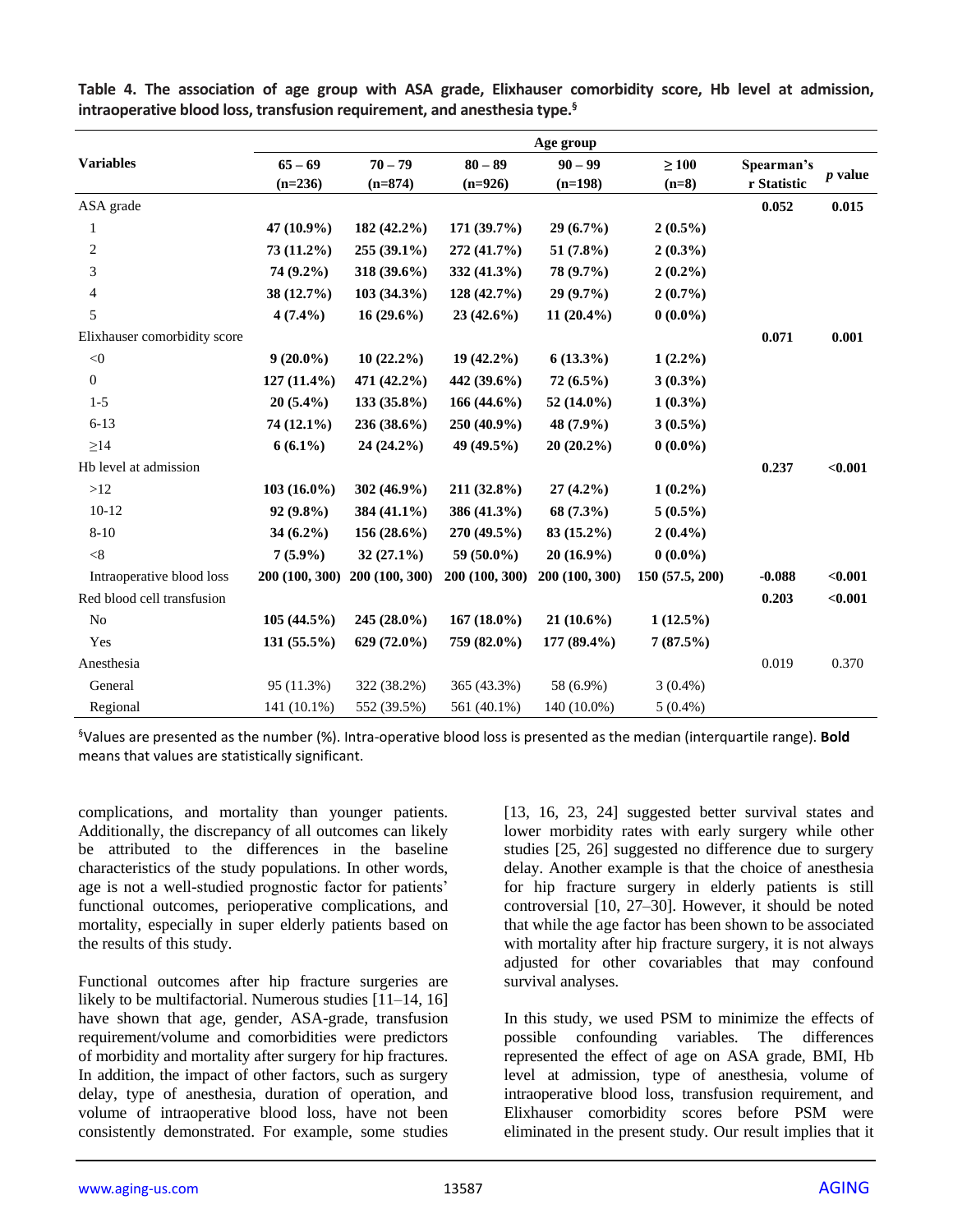is not advanced age itself but other factors associated with age that appear to be responsible for adverse outcomes and mortality in elderly patients, which is consistent with Sophia et al. [17]. In a review of twelve studies based on large databases that addressed the influence of age on outcome, Sophia et al. [17] revealed that it is not age itself but concomitant factors, such as severity of illness and premorbid functional status, that might influence prognosis. Similarly, several previous studies [18–20] using multivariate analyses also concluded that age was not an independent risk factor for mortality. A cohort study performed by Somme et al. [20] also found that advanced age is not directly associated with mortality. Compared to these former studies, the strength of our study lies in the more recent data included from 2014 to 2019, with a relatively large sample size.

According to the baseline characteristics of patients in the two groups, a greater percentage of patients had an ASA grade 4 or 5 and an Elixhauser comorbidity score of 6 or higher in the super elderly patient group than in the elderly patient group, indicating that the older the patients, the more severe the comorbidities they had. In view of this, early identification of super elderly individuals prone to postoperative morbidity and mortality and accelerated care, consisting of rapid medical optimization, are of vital importance. Previous studies have shown that good postoperative recovery for elderly patients with hip fractures was not expected because of poor surgical tolerance and tendency for anemia, which were associated with significant adverse clinical outcomes [3, 4, 31, 32]. Gruson et al. [31] found that 45.6% of emergency surgical patients had anemia, and unexplained anemia accounted for approximately one-third of these patients [3]. In the current study, there were significantly more patients with an Hb level of 10 g/dL or less at admission in the super elderly group than in the elderly group (51.0% vs. 27.4%). Among surgeryrelated factors, patients aged 90 years or older received more regional anesthesia and had more transfusion requirements but less intraoperative blood loss than the younger patients. After using the Spearman method, we further demonstrated that the aforementioned factors of ASA grade, Elixhauser comorbidity score, Hb level at admission, intraoperative blood loss, and transfusion



#### **Figure 2. Kaplan-Meier survival curves for elderly and super elderly patients after hip surgery.** Patients older than 90 years had a risk of death at 1 year that was 0.98 time as high, a risk of death at 2 years that was 1.6 times as high, a risk of death at 3 years that was 1.5 times as high and a risk of death at 4 years that was 1.3 times as high as the risk compared with the patients less than 90 years. However, the Kaplan-Meier survival curve showed no significant difference between the two groups of patients on cumulative survival rate. (*p*=0.081, logrank).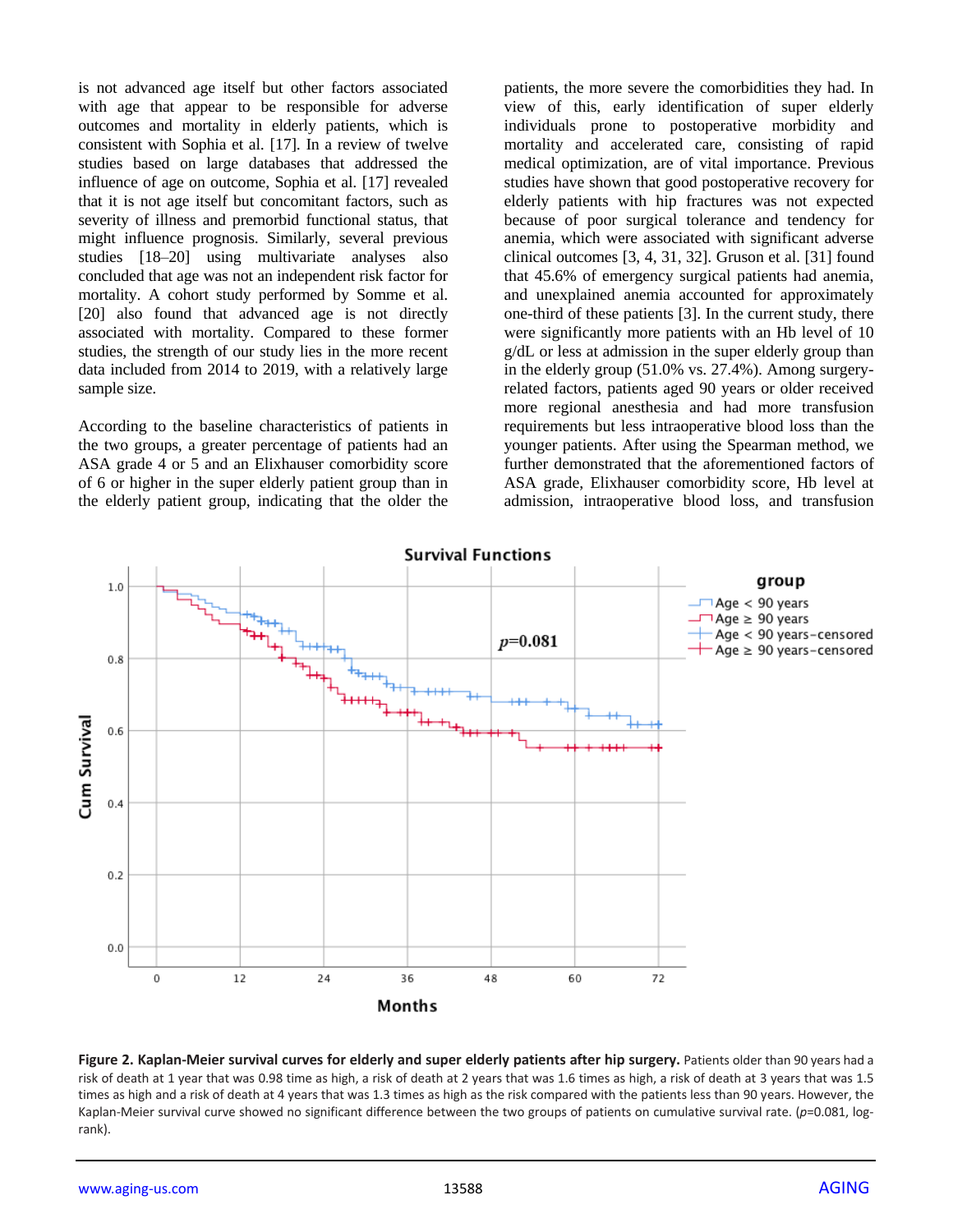requirement, even though there was only a weak correlation, were related to the patient age. However, we did not find any significant relationship between anesthesia type and age, despite regional anesthesia being most common in the 90 years or older age group.

Although many published articles [6, 7, 33, 34] have previously performed survival analyses and studied the short-term outcomes of elderly patients with hip fractures, longer-term survival and functional outcomes are less frequently reported. In our seven-year followup, 457 of 2242 total patients died at the end of the study, and the mortality rates of super elderly patients and elderly patients were 30.1% and 19.4% before PSM, respectively. Our data suggest that the mortality rate is lower than previous findings [6, 7, 33]. This can be ascribed to the patients who receive conservative treatment being excluded due to the severe comorbidities, and we restricted the study population to surgical patients. After PSM, the survival analysis showed that there was no significant difference between the two groups of patients in terms of cumulative survival rate. (*p*=0.081, log-rank). Marginally significant results (*p*-value close to 0.05) should be interpreted with caution; however, there was also a marginally significant trend towards a difference in survival rate between the two groups. There is possible selection bias, and caution should therefore be taken when generalizing related results and conclusions.

Surprisingly, we found that most patients could walk independently or with the help of walking aids, while only a relatively small percentage of patients were restricted to wheelchairs or beds. Ekstrom et al. [34] concluded that only approximately 55% of patients regain their previous walking ability, and approximately 34% of patients lose their previous level of daily living function. Based on our data, 27.2% of super elderly patients and 41.4% of elderly patients walked independently before PSM, while the percentages were 27.1% and 37.0%, respectively, after PSM. In addition, a notable proportion of individuals are able to walk independently but still require help with walking aids to avoid falling again, which leads to a decrease in the independent walking status ratio.

Many previous studies have assessed the factors that influence the functional outcomes and mortality rates of elderly hip fracture patients. However, this is the first study to assess the effect of age on functional outcomes, perioperative complications, and mortality in super elderly patients with intertrochanteric hip fracture. Such quantitative analyses might increase the orthopedist's confidence in treatment management for super elderly patients and be beneficial for clinicians looking to establish probabilities for adverse results in the future

and making and establishing rational goals of medical care for this patient population. The strength of this study includes an appropriate comprehensive preoperative evaluation of functional status using Elixhauser comorbidity scores, a validated and simple scoring system that accounts for 30 comorbidities. Other strengths are the PSM method we used and the specific cohort of patients who received surgery by single internal fixation, which eliminated the effects of possible confounding variables. Finally, the cohort comprises a relatively large number of patients and has a long-term follow-up. The limitations of this study include its retrospective design and the data being collected in a single center. In addition, we did not control all risk factors, such as smoking and other unknown confounders, including perioperative laboratory values and surgeon practice, for analysis, which may potentially influence the findings. However, this is the first study including multiple relative contributions of patient, fracture, surgical, anesthetic and transfusion factors, which have not been studied together.

In conclusion, super elderly patients aged more than 90 years do not predict worse clinical outcomes in terms of functional outcomes, perioperative complications, and mortality than elderly patients aged 65-90 years treated surgically with proximal femoral nail anti-rotation (PFNA) for intertrochanteric fractures.

# **MATERIALS AND METHODS**

## **Patients and groups**

The study population consisted of all patients aged 65 years or older presenting with intertrochanteric fractures at a single Level I trauma center in China between Jan. 2014 and Jan. 2019. We included patients who were 65 years or older, injured by falling, had an admission delay of injury less than 48 hours, underwent hip surgery of closed reduction and internal fixation by PFNA, and received a minimum of one-year follow-up. Patients who had multiple fractures or injuries or pathological or open hip fractures, received conservative treatment due to severe comorbidities or refused surgery were excluded. Patients were retrospectively assigned to two groups according to their age: group A with patients  $< 90$  years old and group B with patients  $\geq 90$  years old. This study was approved by the institutional internal review board of the participating institution.

The following patient characteristics were extracted: gender, fracture type (stable or unstable according to the AO/OTA classification), fracture side (left or right), body mass index (BMI, normal with BMI<24 kg/m<sup>2</sup>, overweight with  $24 \leq BMI \leq 28$  kg/m<sup>2</sup> and obesity with  $BMI \geq 28$  kg/m<sup>2</sup>), American Society of Anesthesiologists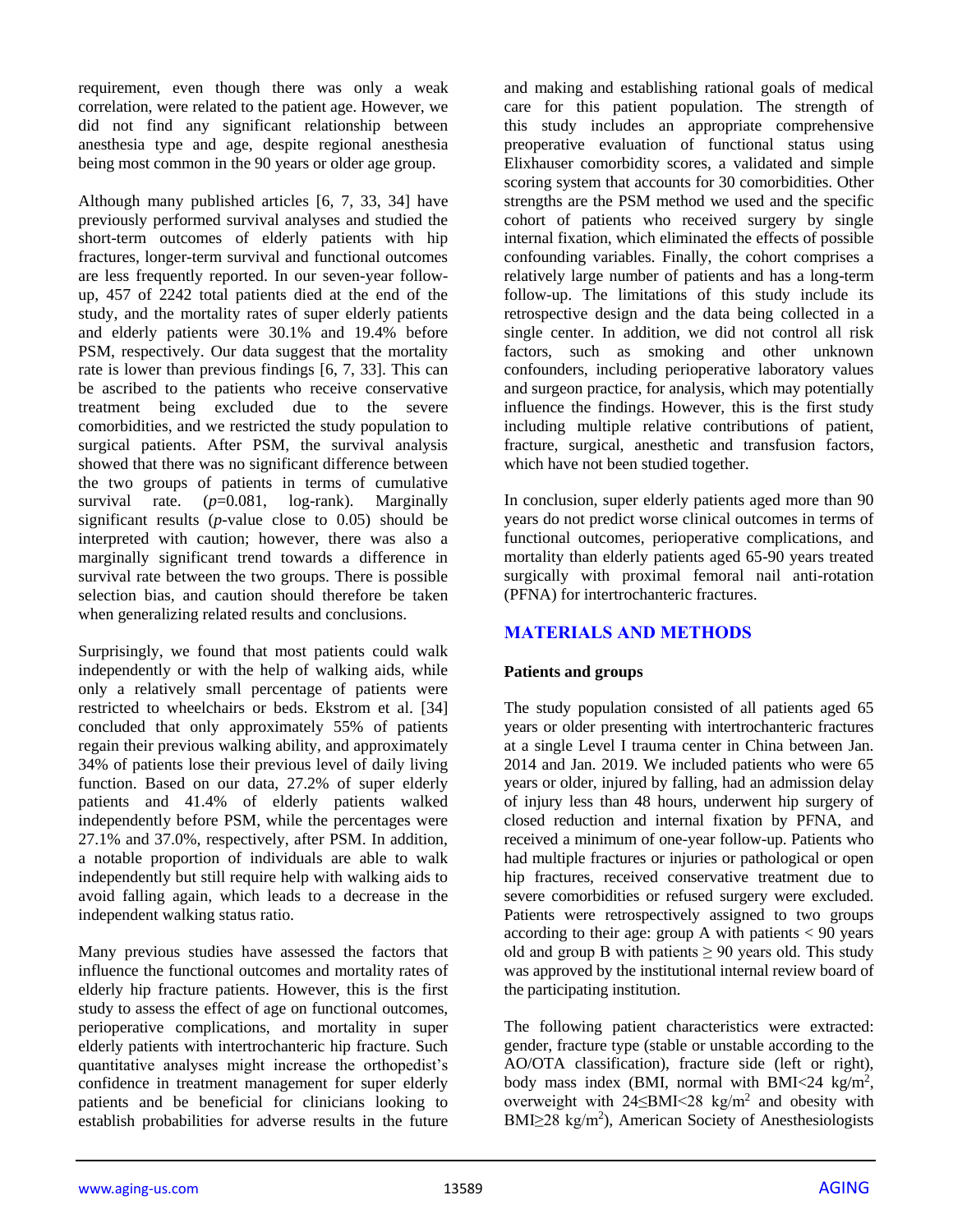grade (ASA, six grade), surgery delay (defined as the time between an injury to definitive surgery), hemoglobin (Hb) level at admission, type of anesthesia (general anesthesia or regional anesthesia), duration of operation, volume of intraoperative blood loss, and transfusion requirement. The Elixhauser comorbidity method was used in this study cohort to identify the patients' comorbidities at admission by the sum of weighted points based on 30 different medical conditions (including congestive heart failure, cardiac arrhythmias, valvular disease, pulmonary circulation disorders, peripheral vascular disorders, hypertension, paralysis, neurodegenerative disorders, chronic pulmonary disease, uncomplicated diabetes, complicated diabetes, hypothyroidism, renal failure, liver disease, peptic ulcer disease, AIDS/HIV, lymphoma, metastatic cancer, solid tumor without metastasis, rheumatoid arthritis/collagen vascular disease, coagulopathy, obesity, weight loss, fluid and electrolyte disorders, blood loss anemia, deficiency anemia, alcohol abuse, drug abuse, psychosis and depression).

#### **Outcome assessments**

Each patient was followed up from enrollment in the cohort to the date of death or the end of the study, whichever was earlier. Time and the leading cause of death were recorded. Then, 30-day, 90-day, and 1-year mortality and functional outcomes, including independent walking, use of walking aids, wheelchair, bedridden status, and death, were also recorded. Perioperative complications classified as severe complications (consisting of pulmonary embolisms, sudden cardiac death, stroke, acute myocardial infarction, acute cerebral infarction, heart failure, respiratory failure, and stress ulceration), cardiac complications (consisting of newonset cardiac arrhythmia, ischemic heart disease, hemodynamic instability, low cardiac output, and cardiac dysfunction), pulmonary complications (consisting of pulmonary infection, respiratory insufficiency, pleural effusion, and atelectasis), neurological complications (consisting of transient ischemic attack and delirium), hematological complications (consisting of deep vein thrombosis and anemia) and endocrine/metabolic complications (consisting of stress hyperglycemia, electrolyte disorder, hypoproteinemia, and metabolic or endocrine disturbances) were also recorded.

#### **Statistical analysis**

The continuous variables were evaluated for normality by using the Shapiro-Wilk test. Data satisfying normality are presented as the mean  $\pm$  standard deviation; otherwise, they are presented as the median (interquartile range). Categorical data are presented as absolute numbers (percentages), and the chi-square test was used to compare patient number distributions between the groups. The tests for significant differences between normally distributed data samples were performed using Student's t test, while nonnormally distributed groups were compared using the Mann-Whitney U test. To minimize selection bias and potential confounding effects, we carried out adjustments for differences in baseline characteristics between the two groups by means of propensity score matching (PSM) using a 1:1 ratio. PSM was performed via the caliper matching method, and the propensity score was calculated by logistic regression analysis using covariates including gender, fracture type, fracture side, BMI, ASA grade, surgery delay, Hb level at admission, type of anesthesia, duration of operation, volume of intraoperative blood loss, transfusion requirement and Elixhauser comorbidity scores. After PSM, McNemar's tests were used to examine the association of super elderly patients with outcomes, perioperative complications, and 30-day, 90 day, and 1-year mortality after hip surgery. Finally, the Spearman correlation of patient age and the factors of ASA grade, Elixhauser comorbidity score, Hb level at admission, intraoperative blood loss, transfusion requirement, and anesthesia type which may be influenced by age, were computed. All data analyses were performed using IBM SPSS Statistics for Windows, version 26.0 (IBM, Armonk, NY, USA). The level of significance was set at  $p < 0.05$ .

## **Abbreviations**

ASA: American Society of Anesthesiologists; BMI: body mass index; PSM: propensity score matching; PFNA: proximal femoral nail anti-rotation.

## **AUTHOR CONTRIBUTIONS**

JFG was responsible for study concept, design, data extraction, data analysis, and writing the article. ZQW was responsible for study concept, data extraction, data analysis, and writing the article. MMF, JD and JPZ were responsible for data extraction, data analysis, and screened the abstracts. JCL, GLZ, QXW, HC and PFT screened the abstracts and reviewed the article. ZYH and YZZ were responsible for study concept, design, data analysis, screened the abstracts and reviewed the article.

## **ACKNOWLEDGMENTS**

We thank Yujia Yuan for data collection for this study.

## **CONFLICTS OF INTEREST**

All authors declare: no support from any organization for the submitted work; no financial relationships with any organizations that might have an interest in the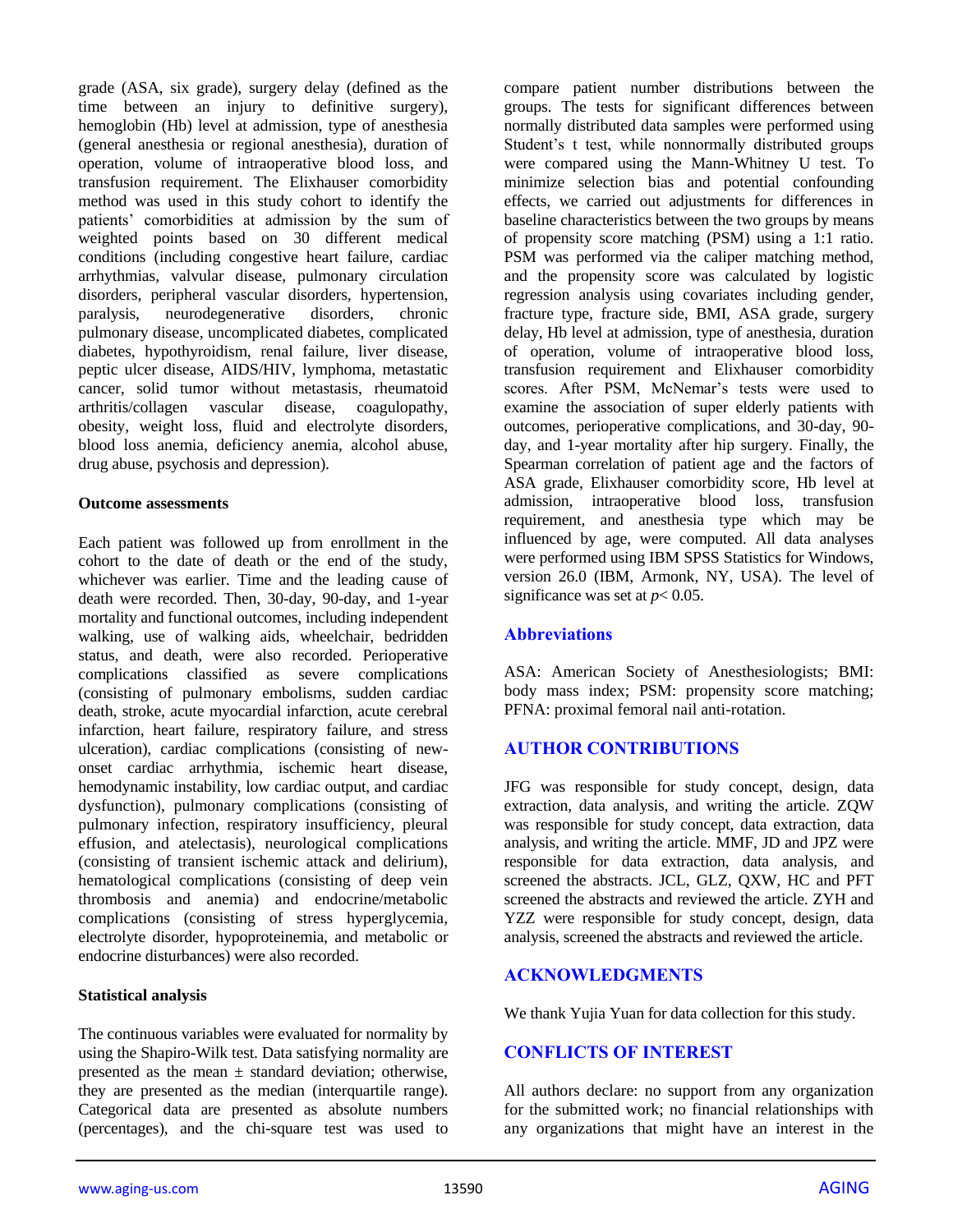submitted work; no other relationships or activities that could appear to have influenced the submitted work.

# **FUNDING**

The study received no funding.

# **REFERENCES**

- 1. Zhang Q, Wu Y, Han T, Liu E. Changes in cognitive function and risk factors for cognitive impairment of the elderly in China: 2005-2014. Int J Environ Res Public Health. 2019; 16:2847. <https://doi.org/10.3390/ijerph16162847> PMID[:31404951](https://pubmed.ncbi.nlm.nih.gov/31404951)
- 2. Wang L, Xu X, Zhang Y, Hao H, Chen L, Su T, Zhang Y, Ma W, Xie Y, Wang T, Yang F, He L, Wang W, et al. A model of health education and management for osteoporosis prevention. Exp Ther Med. 2016; 12:3797–805. <https://doi.org/10.3892/etm.2016.3822> PMID[:28105113](https://pubmed.ncbi.nlm.nih.gov/28105113)
- 3. Partridge J, Harari D, Gossage J, Dhesi J. Anaemia in the older surgical patient: a review of prevalence, causes, implications and management. J R Soc Med. 2013; 106:269–77. <https://doi.org/10.1177/0141076813479580>

PMID[:23759887](https://pubmed.ncbi.nlm.nih.gov/23759887)

- 4. Foss NB, Kristensen MT, Kehlet H. Anaemia impedes functional mobility after hip fracture surgery. Age Ageing. 2008; 37:173–78. <https://doi.org/10.1093/ageing/afm161> PMID[:18349013](https://pubmed.ncbi.nlm.nih.gov/18349013)
- 5. Nyholm AM, Gromov K, Palm H, Brix M, Kallemose T, Troelsen A, and Danish Fracture Database Collaborators. Time to surgery is associated with thirtyday and ninety-day mortality after proximal femoral fracture: a retrospective observational study on prospectively collected data from the danish fracture database collaborators. J Bone Joint Surg Am. 2015; 97:1333–39.

<https://doi.org/10.2106/JBJS.O.00029> PMID[:26290084](https://pubmed.ncbi.nlm.nih.gov/26290084)

- 6. Roth T, Kammerlander C, Gosch M, Luger TJ, Blauth M. Outcome in geriatric fracture patients and how it can be improved. Osteoporos Int. 2010 (Suppl 4); 21:S615–19. <https://doi.org/10.1007/s00198-010-1401-4> PMID[:21058001](https://pubmed.ncbi.nlm.nih.gov/21058001)
- 7. Brauer CA, Coca-Perraillon M, Cutler DM, Rosen AB. Incidence and mortality of hip fractures in the united states. JAMA. 2009; 302:1573–79. <https://doi.org/10.1001/jama.2009.1462> PMID[:19826027](https://pubmed.ncbi.nlm.nih.gov/19826027)
- 8. Ahn EJ, Kim HJ, Kim KW, Choi HR, Kang H, Bang SR. Comparison of general anaesthesia and regional anaesthesia in terms of mortality and complications in elderly patients with hip fracture: a nationwide population-based study. BMJ Open. 2019; 9:e029245. <https://doi.org/10.1136/bmjopen-2019-029245> PMI[D:31501111](https://pubmed.ncbi.nlm.nih.gov/31501111)
- 9. Yang JC, Sun Y, Xu CX, Dang QL, Li L, Xu YG, Song YJ, Yan H. Correlation between red blood cell transfusion volume and mortality in patients with massive blood transfusion: a large multicenter retrospective study. Exp Ther Med. 2015; 9:137–42. <https://doi.org/10.3892/etm.2014.2068> PMI[D:25452789](https://pubmed.ncbi.nlm.nih.gov/25452789)
- 10. Patel V, Champaneria R, Dretzke J, Yeung J. Effect of regional versus general anaesthesia on postoperative delirium in elderly patients undergoing surgery for hip fracture: a systematic review. BMJ Open. 2018; 8:e020757. <https://doi.org/10.1136/bmjopen-2017-020757> PMI[D:30518580](https://pubmed.ncbi.nlm.nih.gov/30518580)
- 11. Öztürk A, Iltar S, Alemdaroğlu KB, Dinçel VE, Özmeriç A, Gökgöz B. Is functional outcome better after arthroplasty for trochanteric fractures in older adults? Acta Ortop Bras. 2018; 26:8–10. <https://doi.org/10.1590/1413-785220182601174970> PMI[D:29977135](https://pubmed.ncbi.nlm.nih.gov/29977135)
- 12. Stefani LC, Gutierrez CS, Castro SM, Zimmer RL, Diehl FP, Meyer LE, Caumo W. Derivation and validation of a preoperative risk model for postoperative mortality (SAMPE model): an approach to care stratification. PLoS One. 2017; 12:e0187122. <https://doi.org/10.1371/journal.pone.0187122> PMI[D:29084236](https://pubmed.ncbi.nlm.nih.gov/29084236)
- 13. Smith T, Pelpola K, Ball M, Ong A, Myint PK. Preoperative indicators for mortality following hip fracture surgery: a systematic review and meta-analysis. Age Ageing. 2014; 43:464–71. <https://doi.org/10.1093/ageing/afu065>

PMI[D:24895018](https://pubmed.ncbi.nlm.nih.gov/24895018)

- 14. Åhman R, Siverhall PF, Snygg J, Fredrikson M, Enlund G, Björnström K, Chew MS. Determinants of mortality after hip fracture surgery in Sweden: a registry-based retrospective cohort study. Sci Rep. 2018; 8:15695. <https://doi.org/10.1038/s41598-018-33940-8> PMI[D:30356058](https://pubmed.ncbi.nlm.nih.gov/30356058)
- 15. Kim BJ, Lee JY, Park SJ, Lee SH, Kim SJ, Yoo HJ, Rivera De Pena SI, McGee-Lawrence M, Isales CM, Koh JM, Hamrick MW. Elevated ceramides 18:0 and 24:1 with aging are associated with hip fracture risk through increased bone resorption. Aging (Albany NY). 2019; 11:9388–404.

<https://doi.org/10.18632/aging.102389> PMI[D:31675352](https://pubmed.ncbi.nlm.nih.gov/31675352)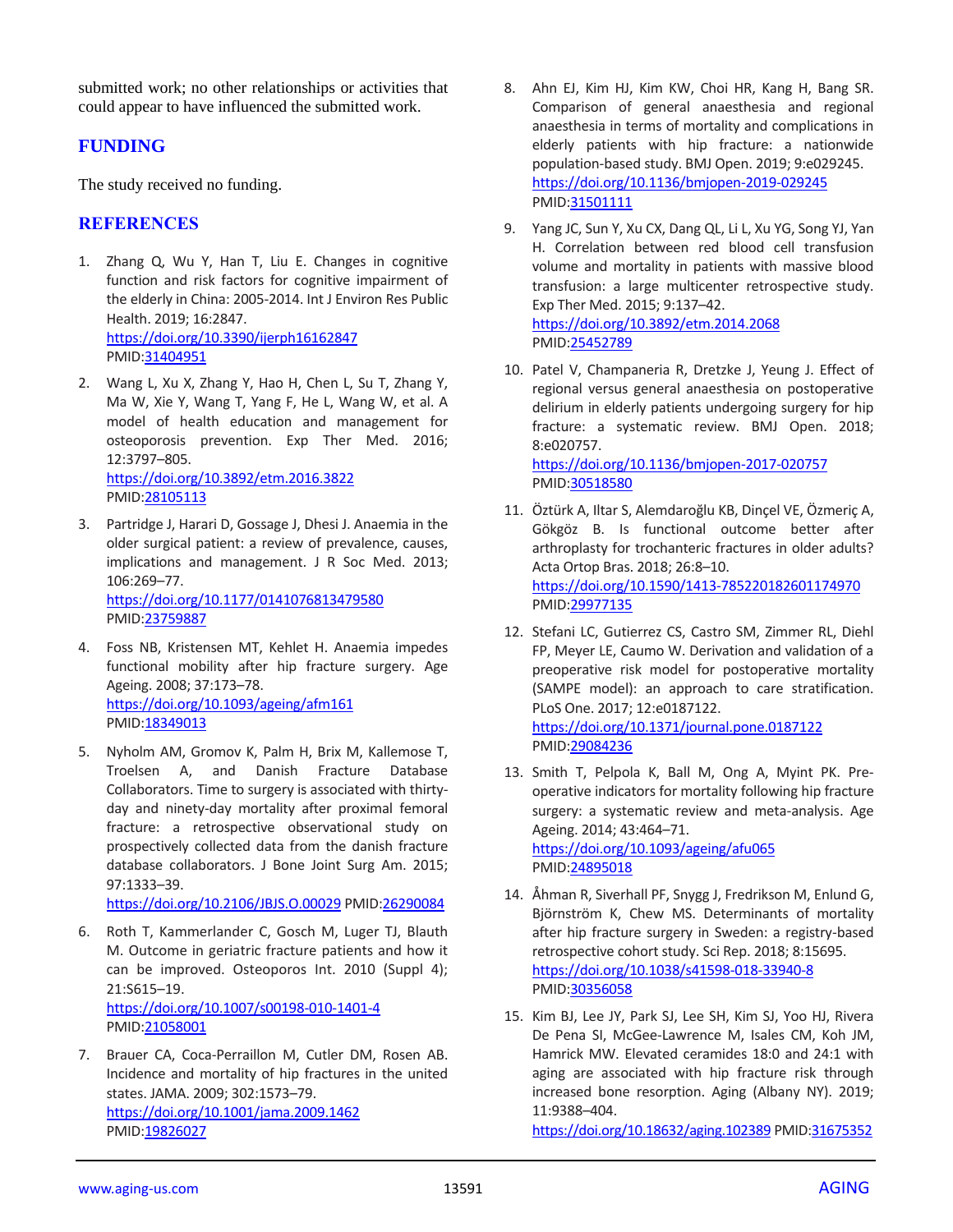16. Ercin E, Bilgili MG, Sari C, Basaran SH, Tanriverdi B, Edipoglu E, Celen KM, Cetingok H, Kural C. Risk factors for mortality in geriatric hip fractures: a compressional study of different surgical procedures in 785 consecutive patients. Eur J Orthop Surg Traumatol. 2017; 27:101–06.

<https://doi.org/10.1007/s00590-016-1843-2> PMID[:27577731](https://pubmed.ncbi.nlm.nih.gov/27577731)

- 17. de Rooij SE, Abu-Hanna A, Levi M, de Jonge E. Factors that predict outcome of intensive care treatment in very elderly patients: a review. Crit Care. 2005; 9:R307–14. <https://doi.org/10.1186/cc3536> PMID[:16137342](https://pubmed.ncbi.nlm.nih.gov/16137342)
- 18. Bo M, Massaia M, Raspo S, Bosco F, Cena P, Molaschi M, Fabris F. Predictive factors of in-hospital mortality in older patients admitted to a medical intensive care unit. J Am Geriatr Soc. 2003; 51:529–33. <https://doi.org/10.1046/j.1532-5415.2003.51163.x> PMID[:12657074](https://pubmed.ncbi.nlm.nih.gov/12657074)
- 19. Nierman DM, Schechter CB, Cannon LM, Meier DE. Outcome prediction model for very elderly critically ill patients. Crit Care Med. 2001; 29:1853–59. <https://doi.org/10.1097/00003246-200110000-00001> PMID[:11588439](https://pubmed.ncbi.nlm.nih.gov/11588439)
- 20. Somme D, Maillet JM, Gisselbrecht M, Novara A, Ract C, Fagon JY. Critically ill old and the oldest-old patients in intensive care: short- and long-term outcomes. Intensive Care Med. 2003; 29:2137–43. <https://doi.org/10.1007/s00134-003-1929-2> PMID[:14614546](https://pubmed.ncbi.nlm.nih.gov/14614546)
- 21. van Walraven C, Austin PC, Jennings A, Quan H, Forster AJ. A modification of the elixhauser comorbidity measures into a point system for hospital death using administrative data. Med Care. 2009; 47:626–33. <https://doi.org/10.1097/MLR.0b013e31819432e5> PMID[:19433995](https://pubmed.ncbi.nlm.nih.gov/19433995)
- 22. Menendez ME, Neuhaus V, van Dijk CN, Ring D. The elixhauser comorbidity method outperforms the charlson index in predicting inpatient death after orthopaedic surgery. Clin Orthop Relat Res. 2014; 472:2878–86.

<https://doi.org/10.1007/s11999-014-3686-7> PMID[:24867450](https://pubmed.ncbi.nlm.nih.gov/24867450)

- 23. Bohm E, Loucks L, Wittmeier K, Lix LM, Oppenheimer L. Reduced time to surgery improves mortality and length of stay following hip fracture: results from an intervention study in a canadian health authority. Can J Surg. 2015; 58:257–63. <https://doi.org/10.1503/cjs.017714> PMID[:26204364](https://pubmed.ncbi.nlm.nih.gov/26204364)
- 24. Simunovic N, Devereaux PJ, Sprague S, Guyatt GH, Schemitsch E, Debeer J, Bhandari M. Effect of early

surgery after hip fracture on mortality and complications: systematic review and meta-analysis. CMAJ. 2010; 182:1609–16. <https://doi.org/10.1503/cmaj.092220> PMI[D:20837683](https://pubmed.ncbi.nlm.nih.gov/20837683)

25. Lewis PM, Waddell JP. When is the ideal time to operate on a patient with a fracture of the hip? : a review of the available literature. Bone Joint J. 2016; 98:1573–81.

[https://doi.org/10.1302/0301-620X.98B12.BJJ-2016-](https://doi.org/10.1302/0301-620X.98B12.BJJ-2016-0362.R2) [0362.R2](https://doi.org/10.1302/0301-620X.98B12.BJJ-2016-0362.R2) PMID[:27909117](https://pubmed.ncbi.nlm.nih.gov/27909117)

- 26. Shiga T, Wajima Z, Ohe Y. Is operative delay associated with increased mortality of hip fracture patients? systematic review, meta-analysis, and meta-regression. Can J Anaesth. 2008; 55:146–54. <https://doi.org/10.1007/BF03016088> PMID[:18310624](https://pubmed.ncbi.nlm.nih.gov/18310624)
- 27. Kowark A, Adam C, Ahrens J, Bajbouj M, Bollheimer C, Borowski M, Dodel R, Dolch M, Hachenberg T, Henzler D, Hildebrand F, Hilgers RD, Hoeft A, et al, and iHOPE study group. Improve hip fracture outcome in the elderly patient (iHOPE): a study protocol for a pragmatic, multicentre randomised controlled trial to test the efficacy of spinal versus general anaesthesia. BMJ Open. 2018; 8:e023609.

<https://doi.org/10.1136/bmjopen-2018-023609> PMI[D:30341135](https://pubmed.ncbi.nlm.nih.gov/30341135)

28. Zhang J, Wang X, Zhang H, Shu Z, Jiang W. Comparison of combined lumbar and sacral plexus block with sedation versus general anaesthesia on postoperative outcomes in elderly patients undergoing hip fracture surgery (CLSB-HIPELD): study protocol for a prospective, multicentre, randomised controlled trial. BMJ Open. 2019; 9:e022898.

<https://doi.org/10.1136/bmjopen-2018-022898> PMI[D:30928924](https://pubmed.ncbi.nlm.nih.gov/30928924)

- 29. Basques BA, Bohl DD, Golinvaux NS, Samuel AM, Grauer JG. General versus spinal anaesthesia for patients aged 70 years and older with a fracture of the hip. Bone Joint J. 2015; 97:689–95. <https://doi.org/10.1302/0301-620X.97B5.35042> PMI[D:25922465](https://pubmed.ncbi.nlm.nih.gov/25922465)
- 30. Neuman MD, Rosenbaum PR, Ludwig JM, Zubizarreta JR, Silber JH. Anesthesia technique, mortality, and length of stay after hip fracture surgery. JAMA. 2014; 311:2508–17.

<https://doi.org/10.1001/jama.2014.6499> PMI[D:25058085](https://pubmed.ncbi.nlm.nih.gov/25058085)

31. Gruson KI, Aharonoff GB, Egol KA, Zuckerman JD, Koval KJ. The relationship between admission hemoglobin level and outcome after hip fracture. J Orthop Trauma. 2002; 16:39–44.

<https://doi.org/10.1097/00005131-200201000-00009> PMI[D:11782632](https://pubmed.ncbi.nlm.nih.gov/11782632)